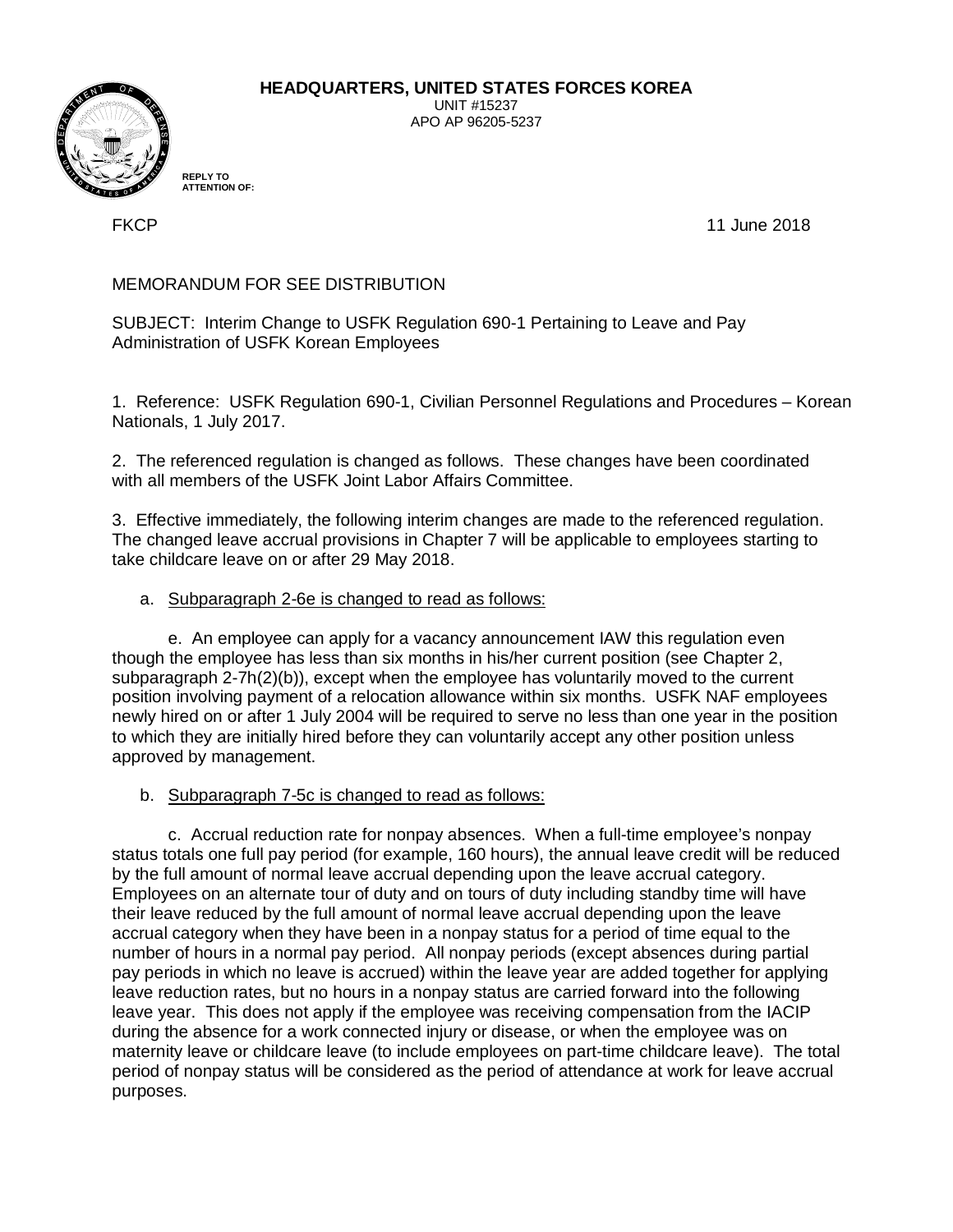# c. Subparagraph 7-9i is added to read as follows:

i. Absence for Infertility Treatment. Employees who want to receive infertility treatment such as artificial insemination or IVF (In Vitro Fertilization) will be authorized to be absent from duty for three work days per leave year. Out of the three work days authorized, the first one day will be excused without charge to leave or loss of pay regardless of the number of an employee's scheduled working hours. The other two work days will be charged to the employee's leave, as appropriate. Supervisors may require an employee to submit a medical certificate indicating the employee's receiving treatments for fertility problems.

# d. Subparagraph 7-12j is changed to read as follows:

j. The period of childcare leave without pay will be included in the employee's total creditable service for RIF and severance pay purposes and for crediting service for the appropriate annual leave category. Bonus computation, and step increase during the period of childcare leave without pay will be administered in the same manner as for nonpay status as specified by the applicable provisions of this regulation.

## e. Subparagraph 7-12n is changed to read as follows:

n. Procedures applicable to part-time permanent status employees will apply to employees on part-time childcare leave for purposes of pay computations, and within grade step increase during the period of part-time childcare leave.

4. Effective 1 July 2018, the following interim changes are made to the referenced regulation. All other relevant provisions denoting "44 hours of non-overtime regular work week" in Chapters 6 and 8 will be changed to read "40 hours of non-overtime regular work week".

#### a. Subparagraph 6-3f(4) is changed to read as follows:

(4) Under the 5-4/9 CWS schedule, CWS employees are paid for 40 hours vs. 36 hours during the 36-hour CWS workweek, and are paid for 40 hours vs. 44 hours during the 44-hour CWS workweek. In other words, the CWS employees are paid based on adjusted hours through CWS time earned and used (not based on actual hours). For that reason, overtime hours to be paid in excess of 40 hours a week will be determined based on adjusted hours instead of actual hours.

Example 1: An employee (whose CWS scheduled workdays for the first week are CWS day off on Monday, 9 hours each, Tuesday thru Friday, totaling 36 hours for the week) worked 8 hours on Saturday. The employee actually worked 44 hours, but should be paid 48 hours for the week. Therefore, the employee will be paid for 40 hours (the weekly threshold) at the regular rate and 8 hours (exceeding the 40 hours) at the overtime rate.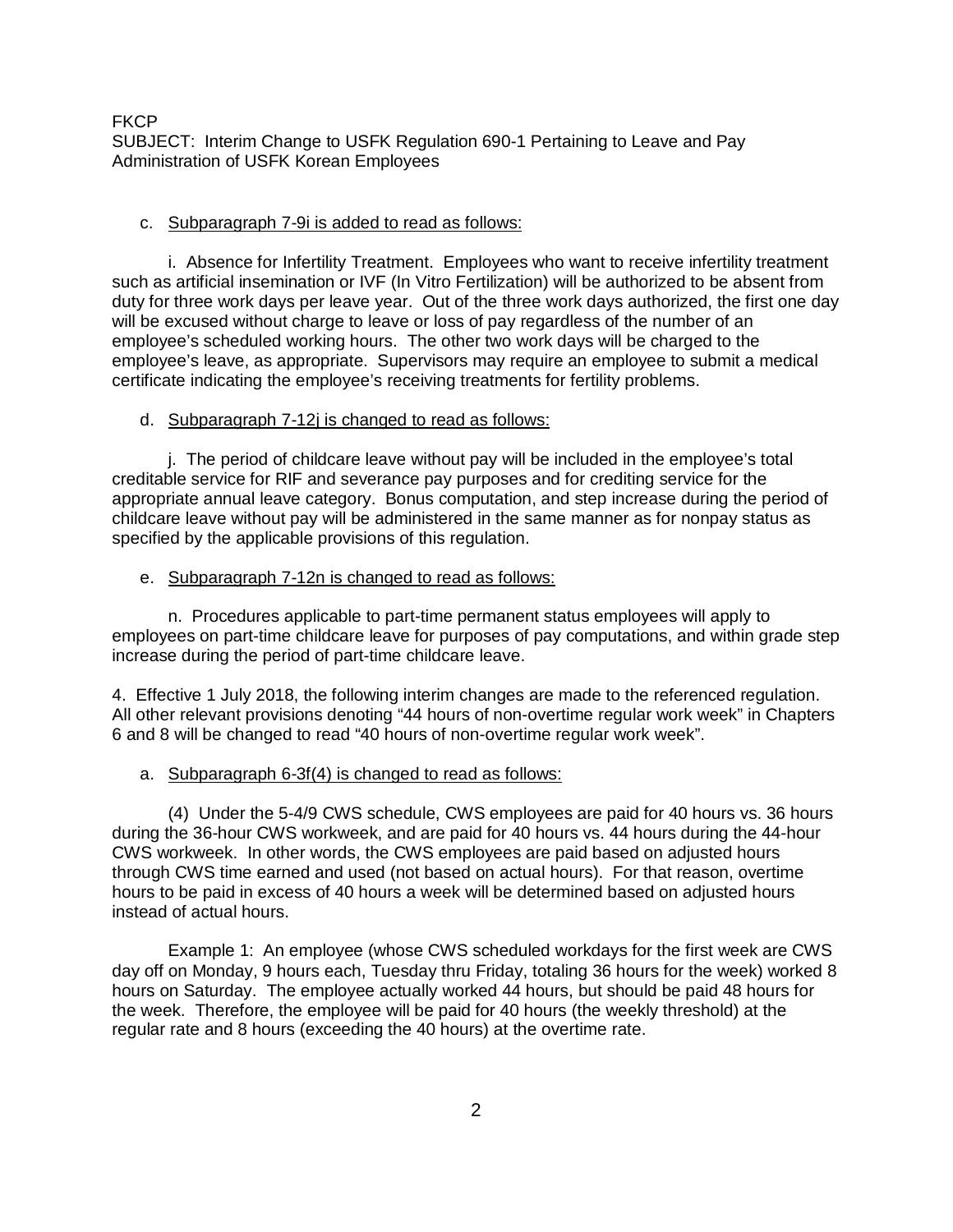Example 2: The employee in the above example (whose CWS scheduled workdays for the second week are 8 hours on Monday, and 9 hours each Tuesday thru Friday, totaling 44 hours for the week) worked 8 hours on Saturday. The employee actually worked 52 hours, but should be paid 48 hours for the week. Therefore, the employee will be paid for 40 hours (the weekly threshold) at the regular rate and 8 hours (exceeding the 40 hours weekly threshold) at the overtime rate.

### b. Subparagraph 6-4c(2) is changed to read as follows:

(2) Overtime services of employees on regular tour of duty meeting a 40-hour workweek may be utilized up to 12 hours per week only in the event of an unusual emergency, for example, unforeseeable situations involving immediate action required to maintain mission capability; for the preservation of health, welfare, and safety of personnel, or the protection of government property; or for unique operating requirements when overtime is more economical than hiring additional personnel or incurring demurrage or other charges. For employees scheduled to work more than 40 hours per week, overtime services will be restricted to the extent that the total number of work hours for the week will not exceed 52 hours. Under special circumstances, exceptions may be submitted to the CPD, USFK for approval after obtaining the consent of the employees.

### c. Subparagraph 6-4c(3) is changed to read as follows:

(3) Overtime rates will be paid for all time actually worked in excess of 8 hours in any workday or 40 non-overtime hours in any workweek. Overtime computation for hours worked in excess of 40 hours per week will be based on the number of non-overtime hours actually worked since the beginning of the administrative workweek. Refer to subparagraph 6-3f for payment of overtime rates for employees under the CWS schedule.

#### d. Subparagraph 8-8d is changed to read as follows:

d. Authorized absences from work in a pay status up to 8 hours a day will be counted as hours actually worked and will count toward the weekly threshold (i.e., 40 hours) at which overtime rates begin. When hours in excess of 40 hours a week occur while an employee takes authorized absences from work in a pay status, the hours will be paid at non-overtime regular rates. These hours need to be reported on the T&A report as EW.

Example: When an employee, whose scheduled tour of duty is 8 hours a day, 6 days per week, Monday through Saturday, took 8 hours of annual leave on Friday and Saturday, the 8 hours of annual leave taken on Friday will be counted as actually worked hours toward the weekly threshold. The total hours from Monday through Friday (8 hours each) will reach the 40 hours weekly threshold, and therefore, the total 40 hours for the week will be reported as regular work hours on the T&A reports. The other 8 hours of annual leave taken on Saturday will be reported as EW.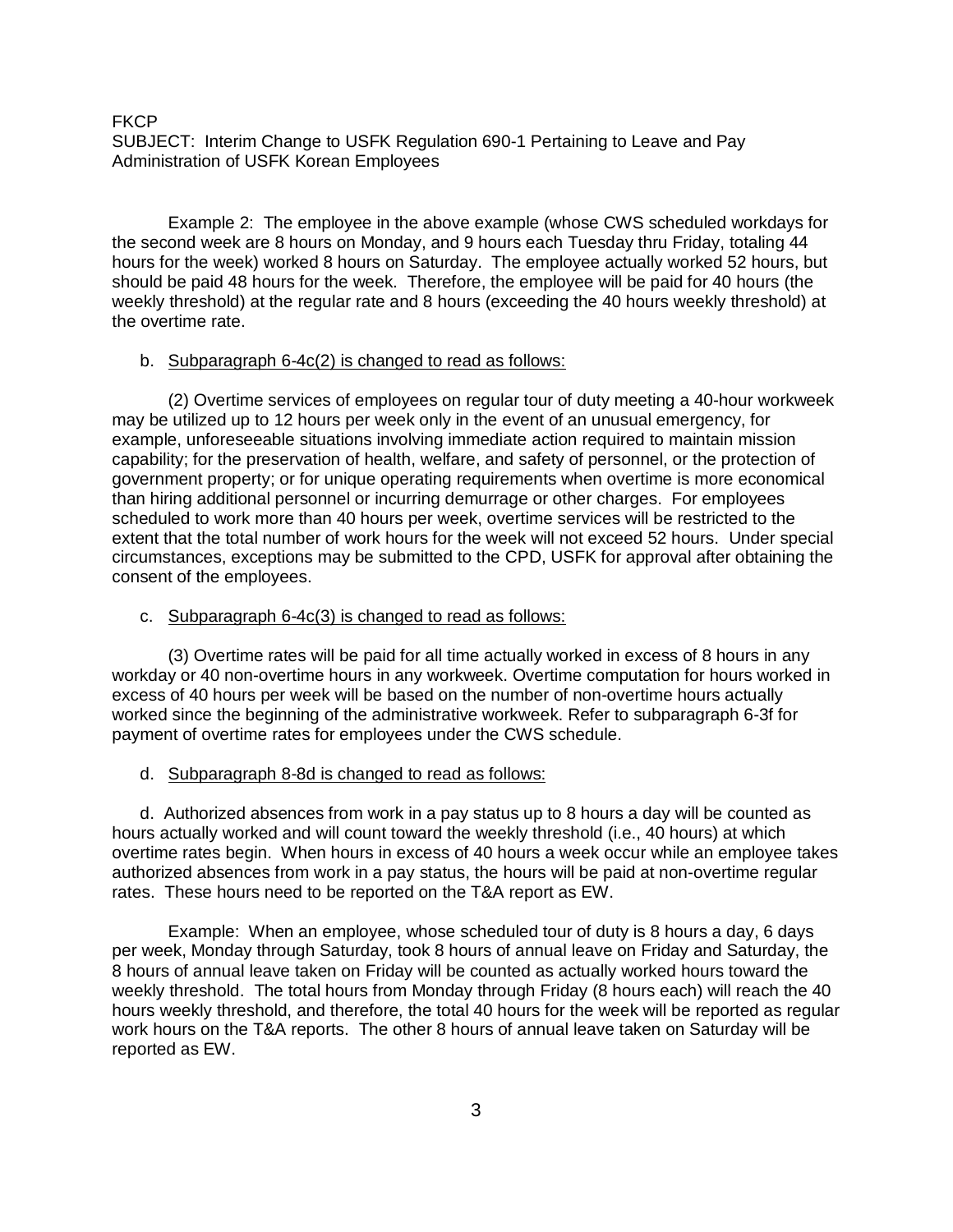**FKCP** 

SUBJECT: Interim Change to USFK Regulation 690-1 Pertaining to Leave and Pay Administration of USFK Korean Employees

5. Effective 1 January 2020, the following changes for bonus payment are made to the referenced regulation. The reduced bonus amount will produce a corresponding increase in base pay.

a. Paragraph 8-12 is changed to read as follows:

# **8-12. Bonuses**

a. Eligible employees will be paid the following bonuses:

(1) April bonus: A bonus of one month's pay will be paid in April to personnel employed as of end of February who have six months' continuous service, from 1 September through the end of February.

(2) October bonus. A bonus of one month's pay will be paid in October to personnel employed as of 31 August who have six months' continuous service, from 1 March through 31 August.

b. Eligibility.

(1) Full-time, part-time, and intermittent employees are eligible.

(2) New employees with at least one month (30 days) of continuous service during the 6 months immediately prior to the eligibility date will be paid one sixth of the bonus payment for each 30 days of service to their credit. Those employed during the entire month of February will be considered to have met the minimum requirement of one month for eligibility.

(3) An employee who is separated for reasons other than resignation or removal and/or separation for cause will be paid the prorated value of the appropriate bonus based on pay status as of the date of separation.

(4) Employees will have their creditable service for bonus payment reduced when they were in a nonpay status for more than two weeks during the 6-month period. For total nonpay status of more than two weeks but not over six weeks, bonus amount is reduced by one month. For total nonpay status of more than six weeks but not over 10 weeks, a 2-month reduction is made. For total nonpay status of more than 10 weeks but not over 14 weeks, a 3-month reduction is made. For total nonpay status of more than 14 weeks but not over 18 weeks, a 4 month reduction is made. For total nonpay status of more than 18 weeks but not over 22 weeks, a 5-month reduction is made. For total nonpay status of more than 22 weeks, no bonus is authorized.

(5) A break in service of no more than three calendar days between NTE appointments or between NTE and an indefinite appointment will not be considered to interrupt otherwise continuous service for bonus eligibility.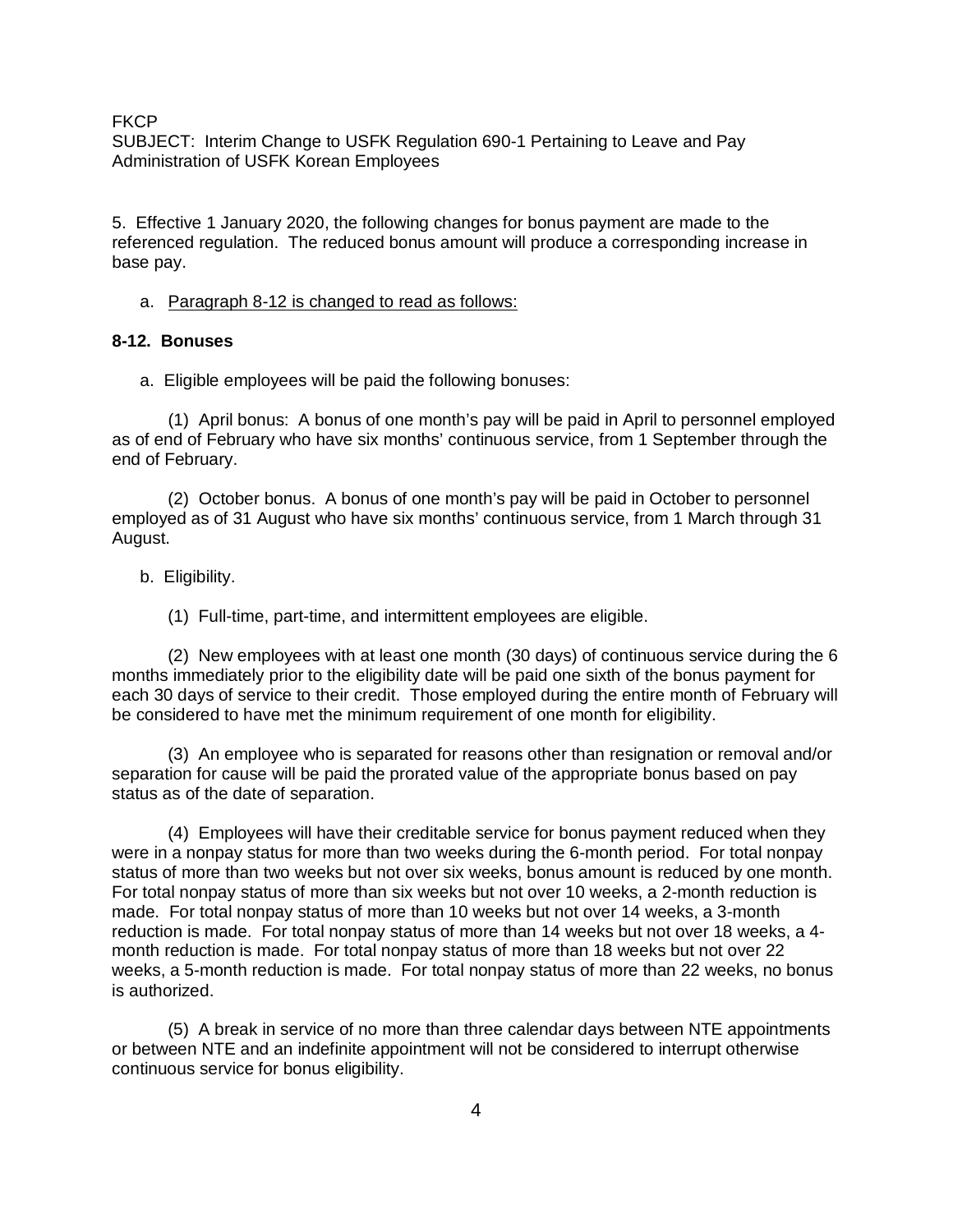**FKCP** 

SUBJECT: Interim Change to USFK Regulation 690-1 Pertaining to Leave and Pay Administration of USFK Korean Employees

(6) An employee who retires and is reappointed is deemed to have a break in service for bonus eligibility. The reappointed retiree begins a new service period for bonuses.

(7) Creditable service is transferable between APF and NAF, among Eighth Army activities and any other USFK activities which have their own CHRA/HRO/CPO except for invited contractor employment. Bonuses will not be liquidated at the time of change in employment (for example, from APF to NAF). Changes in employment between APF and NAF without a break in service will not be considered a change in employment conditions. No transfer of funding will be made. **Note:** When an employee transfers between activities, the following offices listed below will be responsible for actions as indicated below.

(a) CHRA/HRO/CPO of the gaining activity will ensure that the employee's creditable service for bonus payment is properly indicated in the remarks section of the NPA/SF 50 before transmittal to the servicing payroll office.

(b) Servicing payroll office of the losing activity will provide pay records of the transferring employee to the servicing payroll office of the gaining activity to compute proper amount of bonus pay. The pay records must include payroll information (i.e., earnings, deductions, and number of paid hours per pay period) for the last 12 months. The record of leave data (SF 1150) will be accompanied with this pay record.

(c) Servicing payroll office of the gaining activity will compute the proper amount of bonus pay, based on the qualifying 6 months' average work hours. The servicing payroll office must make every effort to compute the proper amount, and the amount must not exceed the maximum amount (i.e., 200% of 1-month pay) per year.

(8) Creditable service for bonuses is not transferable between USFK direct employment and USFK invited contractor employment. Therefore, creditable service for bonuses will be liquidated on change from USFK direct hire to USFK invited contractor hire or vice versa (e.g., from USFK invited contractor hire to AAFES-Korea).

(9) Periods of LWOP due to job-related disability (e.g., compensation cases under FECA or under workers' compensation insurance plans or under the ROK IACIP) for more than 2 weeks are not creditable for bonus pay purpose.

c. Computation.

(1) The 1-month bonus payment equals the hourly basic pay rate multiplied by the normally scheduled work hours per 4-week pay period multiplied by 1.0875. For employees under monthly pay periods, the 1-month bonuses are computed by multiplying the scheduled hourly basic pay rate by the average number of work hours for the six months' continuous service periods as defined in paragraph 8-12a.

(a) The hourly basic pay rate is the scheduled rate applicable at the end of the pay period which includes the bonus eligibility date. In cases where the prorated bonus is payable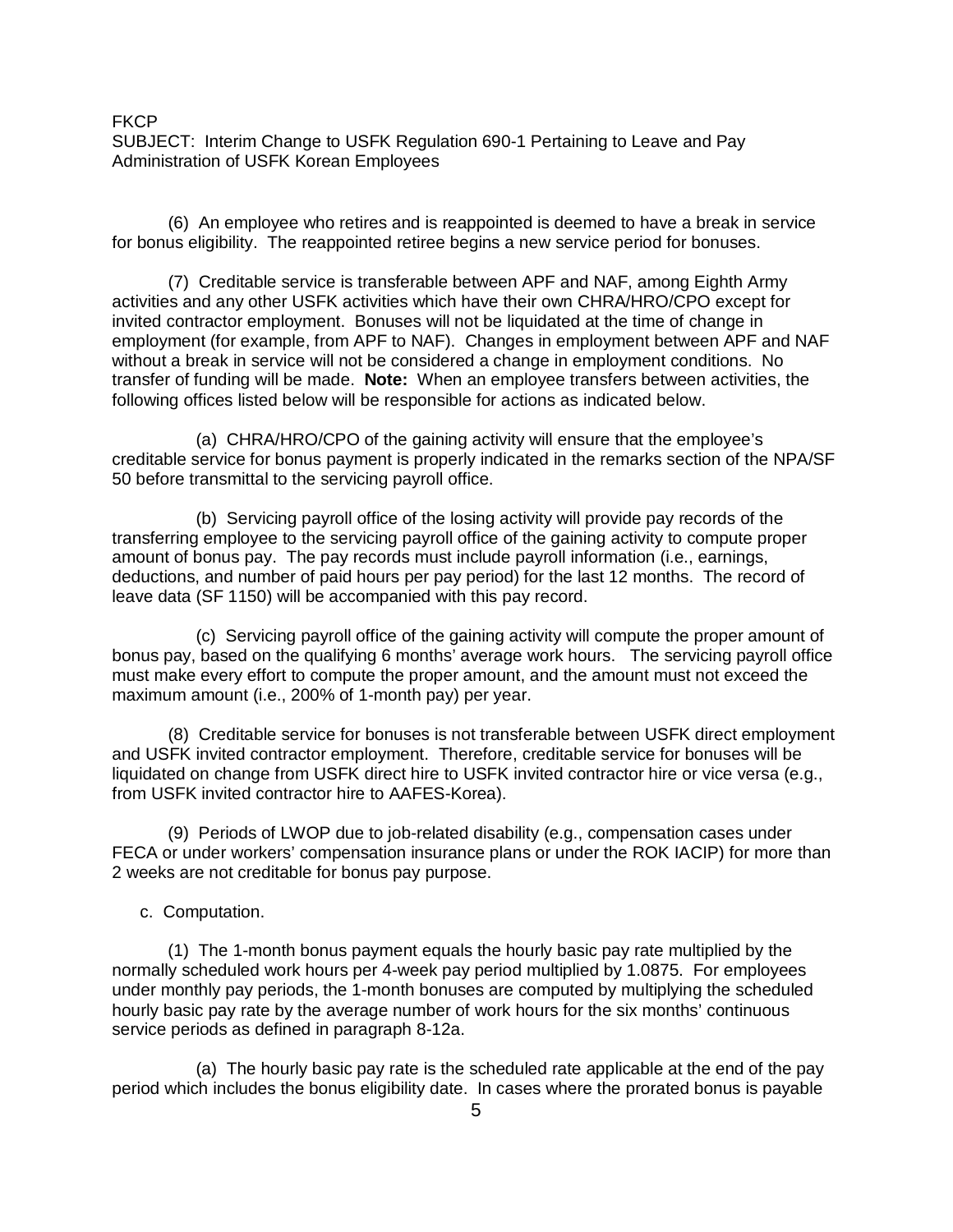on separation, the basic pay rate at the time of separation will be used.

(b) "Normally scheduled work hours per pay period," as the term applies to bonus computation, will be the average number of work hours for the six pay periods (or 12 pay periods for employees under bi-weekly or semi-monthly pay periods) including the pay period that contains the bonus eligibility date as defined in paragraph 8-12a . Any fractional number of work hours for the six pay periods (or 12 pay periods for employees under bi-weekly or semimonthly pay periods) will be rounded up to the next whole number. This may not exceed 40 regular (non-overtime) hours per week and 224 hours per four-week pay period for employees on special tours of duty.

(c) In those cases when a full-time employee is working a schedule that results in less than 40 non-overtime hours per week (e.g., 4 ten-hour days), bonus computation will be based on 40 hours per week.

(2) Prorated bonuses will be computed as follows:

(a) "Normally scheduled work hours per pay period" for new employees on the rolls less than six full pay periods (or 12 pay periods for employees under bi-weekly or semi-monthly pay periods), will be the number of average work hours for the full pay periods during the six months' continuous service periods in paragraph 8-12a. For eligible employees separated involuntarily (see subparagraph 8-12b(3)), the "normally scheduled work hours per pay period" will be the number of regular hours for the last full pay period prior to separation. For eligible employees (with at least 30 days of continuous service) separated involuntarily before completing one full pay period for the month, the "normally scheduled work hours per pay period" will be the number of regular hours for the last four weeks.

(b) Service for each month (30 days) during the bonus eligibility period will carry the fractional value of one-sixth of the full bonus amount.

## b. Subparagraphs 8-13c(2)(a) and (b) are changed to read as follows:

(a) Individual amounts will be computed by multiplying the average number of nonovertime hours (i.e., NTE 40 hours per week for non-special tour of duty, and 224 hours per 4 week period for special tour of duty) in the employee's established weekly tour of duty for the last three full pay periods (12 weeks prior to effective date of PCS or request for advance payment), times the hourly base pay rate applicable to the last pay period worked, times 4.55 for employees without dependents, or 9.1 for employees with dependents.

(b) The maximum authorized payment regardless of the grade and step of the position held is the hourly base pay rate for step 10 of KGS-7 multiplied by 40 (hours per week), times 4.55 for employees without dependents, or 9.1 for employees with dependents.